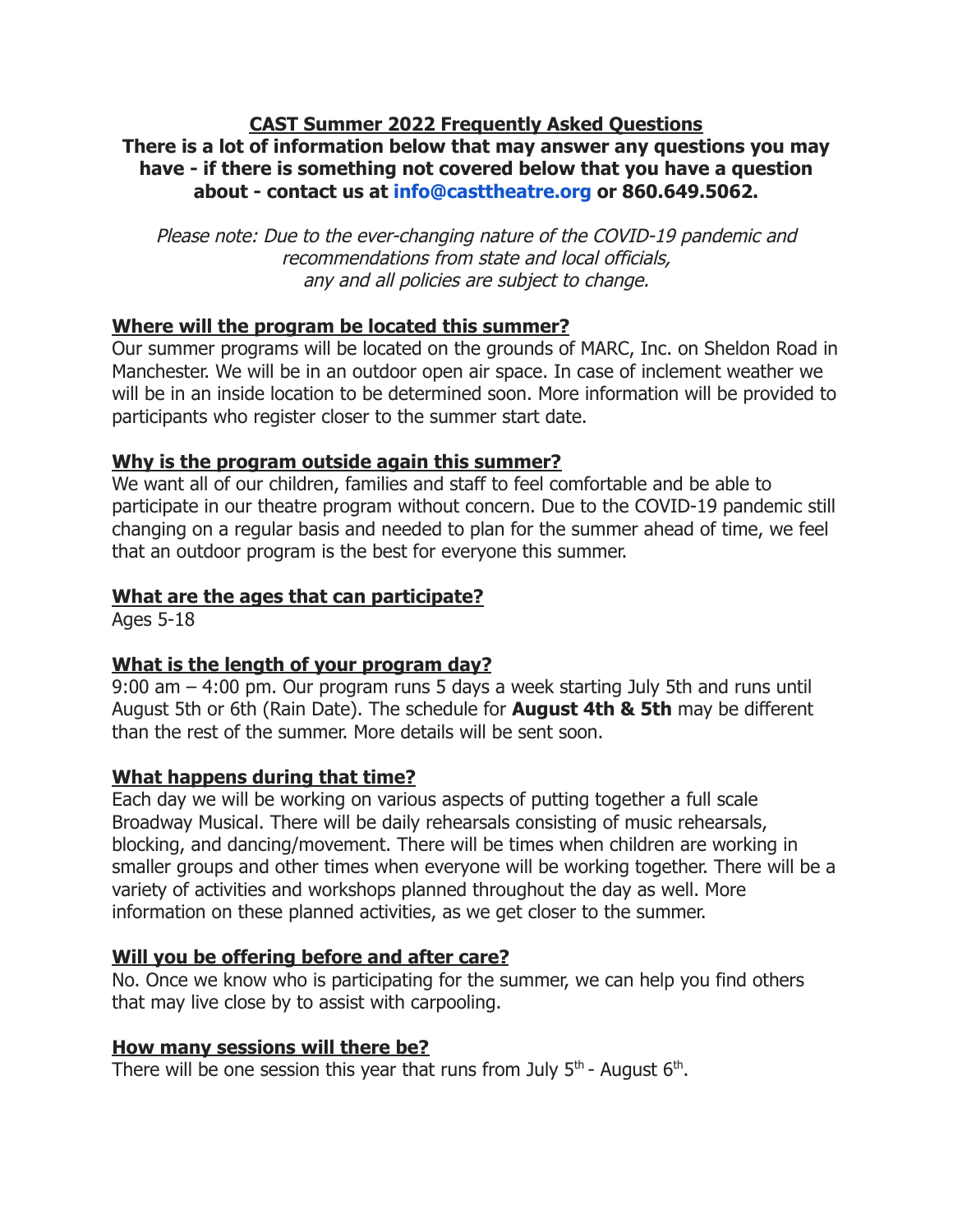#### **What is the cost?**

\$575.00 per person. If you are planning on registering more than one child from the same household, there is a family discount available of \$50.00 off the second child.

### **Are there scholarships?**

**Yes.** We have limited scholarships available. Please contact us at [info@casttheatre.org](mailto:info@casttheatre.org) for more information.

#### **Are payment plans available?**

Yes. We will work with you to set-up a plan that works.

### **Is there a limit on how many children can participate?**

No. We do not have a limit. Those that do not audition or miss the audition and want to participate will be assigned an ensemble/chorus. We will only accept new registrations up until June 24, 2022 so that there is time to process registrations and get participants any important information to them before we start on July 5, 2022.

### **Will there be auditions?**

Yes. There will be a virtual audition that needs to be submitted by or before May  $22^{nd}$  by the end of the day. Parts will be assigned by or before May  $27<sup>th</sup>$  and children will have until June 1st to accept or decline their role and put a deposit down to hold their spot. If we do not hear from someone by the deadline, we reserve the right to recast that role. Once parts/ensembles are assigned and scripts have arrived, we will let everyone know to arrange times for you to pick-up scripts and any information that may be needed to start practicing.

### **Will my child get a part?**

Yes. Everyone who signs up is part of the show somewhere. They may be a lead, minor lead, line or in one of our ensembles which sing and dance too! **It is a team effort to put together and perform a show!**

### **What if I don't audition or want to sign-up after auditions have happened?**

If someone wants to participate in CAST this summer but prefers not to audition for a variety of reasons and/or misses auditions, they will be assigned to an ensemble/chorus.

#### **Will there be performances for the production this summer?**

Yes. There will be 2 performances of "The Wizard of Oz". They will take place on Thursday and Friday, August  $4<sup>th</sup>$  & 5<sup>th</sup>, 2022 with a rain date on Saturday, August 6<sup>th</sup>.

In addition to "The Wizard of Oz", some CAST participants will also be part of an Integrated Theatre partner program with MARC people served. Their performance will be Friday, July 29<sup>th</sup> with a rain date of Monday, August 1<sup>st</sup>. Everyone in "The Wizard of Oz" will be invited to be part of the ensemble for this other performance. More details will be sent to those registered for "The Wizard of Oz" this summer.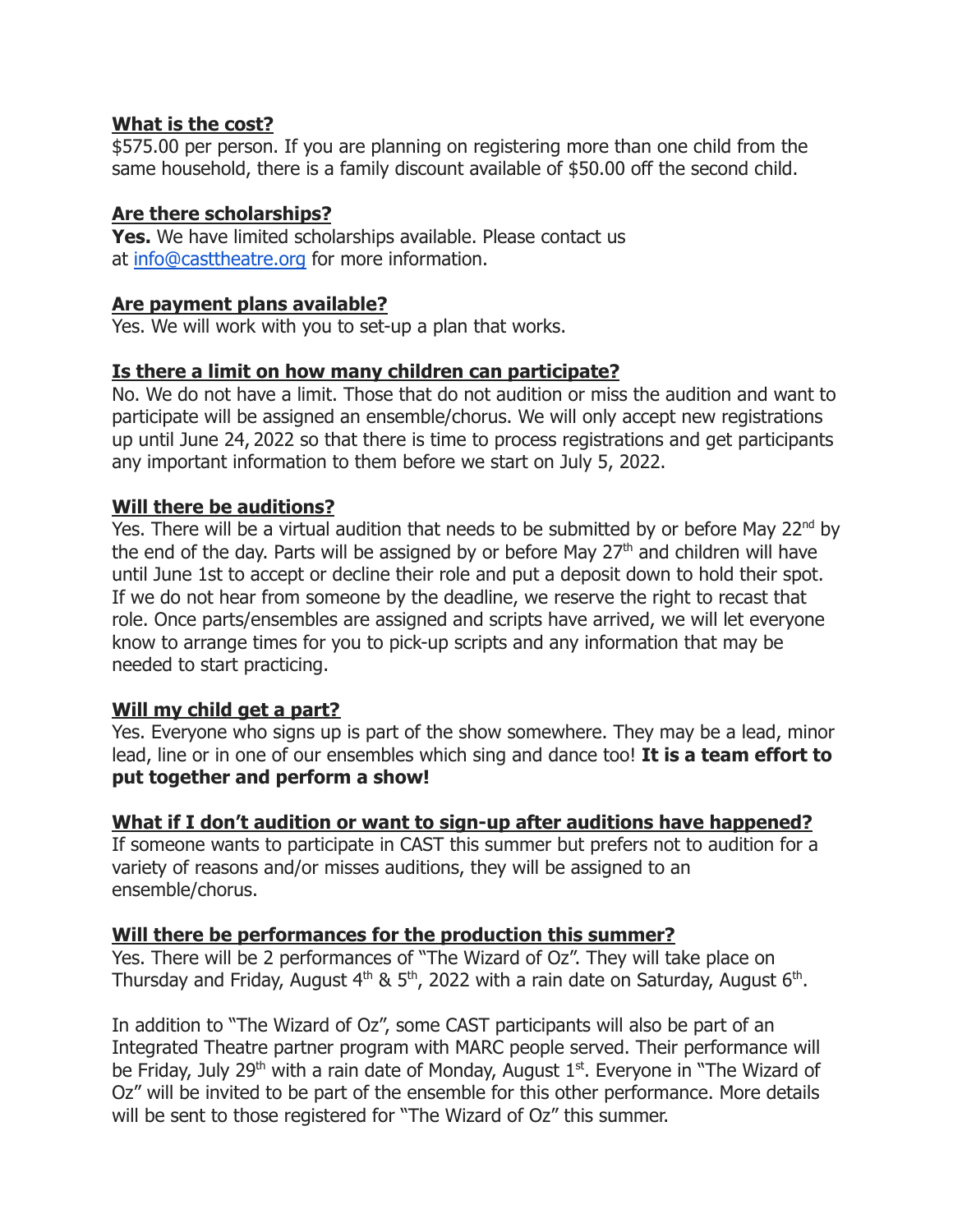# **What if I will be away for a week during the summer?**

We understand that people sometimes go away. If you are away and something new has been blocked, there is a chance that you may not be in a specific number. If you are going to be away for longer than a week, this may not be the program to sign-up for this summer. Please contact us to discuss further. We will get you caught up from a few days to a week where after more than a week, if participants miss too much it may be too difficult to catch up and stress children out. We ask that you are not away the first week and the last week so you do not miss too much.

### **Will you be providing daily snacks?**

No. We encourage you to pack snacks for your children. We will provide a popsicle break, but other snacks should be brought from home.

#### **Will you be providing lunch?**

No. Every participant should bring their own lunch. We will have a daily lunch break.

### **Will you be providing water?**

We encourage everyone to bring a water bottle with them each day. We will have extra bottled water available as well.

#### **Will there be bathrooms?**

Yes. We will have access to bathroom facilities.

### **How will supervision be for the summer sessions?**

At minimum, we will have a 1:5 ratio of staff to children.

### **Will masks be required?**

No. Masks are not required outside. If children prefer to wear them, they may. Depending on where we are if we need to be indoors and if there are any mask policies will determine if masks will be required indoors. We will keep everyone informed.